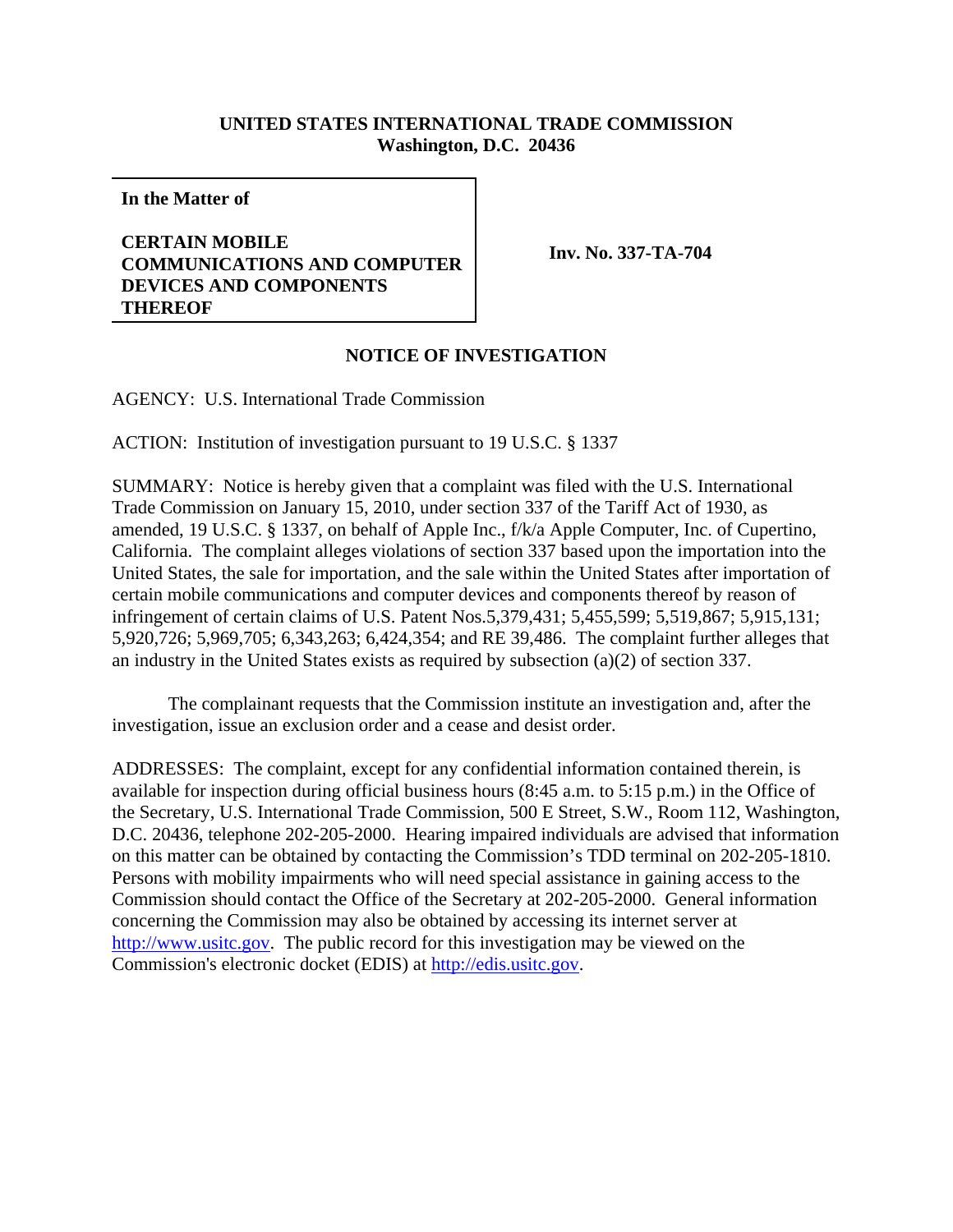FOR FURTHER INFORMATION CONTACT: Daniel L. Girdwood, Esq., Office of Unfair Import Investigations, U.S. International Trade Commission, telephone (202) 708-4708.

AUTHORITY: The authority for institution of this investigation is contained in section 337 of the Tariff Act of 1930, as amended, and in section 210.10 of the Commission's Rules of Practice and Procedure, 19 C.F.R. § 210.10 (2009).

SCOPE OF INVESTIGATION: Having considered the complaint, the U.S. International Trade Commission, on February 17, 2010, ORDERED THAT –

(1) Pursuant to subsection (b) of section 337 of the Tariff Act of 1930, as amended, an investigation be instituted to determine whether there is a violation of subsection (a)(1)(B) of section 337 in the importation into the United States, the sale for importation, or the sale within the United States after importation of certain mobile communications or computer devices or components thereof that infringe one or more of claims 1, 2, 4, 5, 11-15, and 27-31 of U.S. Patent No. 5,379,431; claims 1-3, 6-10, 12, and 14 of U.S. Patent No. 5,455,599; claims 1-3, 7, 12, 32, and 48 of U.S. Patent No. 5,519,867; claims 1, 3, 4, 6, 7, 9, 10, 15, and 17 of U.S. Patent No. 5,915,131; claim 1 of U.S. Patent No. 5,920,726; claim 1 of U.S. Patent No. 5,969,705; claims 1-6, 24, 25, 29, and 30 of U.S. Patent No. 6,343,263; claims 1-4, 7, 8, 41, and 42 of U.S. Patent No. 6,424,354; and claims 1, 2, 6, 8-10, 12-15, and 20 of U.S. Patent No. RE 39,486, and whether an industry in the United States exists as required by subsection (a)(2) of section 337;

(2) For the purpose of the investigation so instituted, the following are hereby named as parties upon which this notice of investigation shall be served:

(a) The complainant is:

Apple Inc., f/k/a Apple Computer, Inc. 1 Infinite Loop Cupertino, CA 95014

(b) The respondents are the following entities alleged to be in violation of section 337, and are the parties upon which the complaint is to be served:

> Nokia Corporation Keilalahdentie 4, Espoo Finland

Nokia Inc. 102 Corporate Park Drive White Plains, NY 10604

(c) The Commission investigative attorney, party to this investigation, is Daniel L. Girdwood, Esq., Office of Unfair Import Investigations, U.S. International Trade